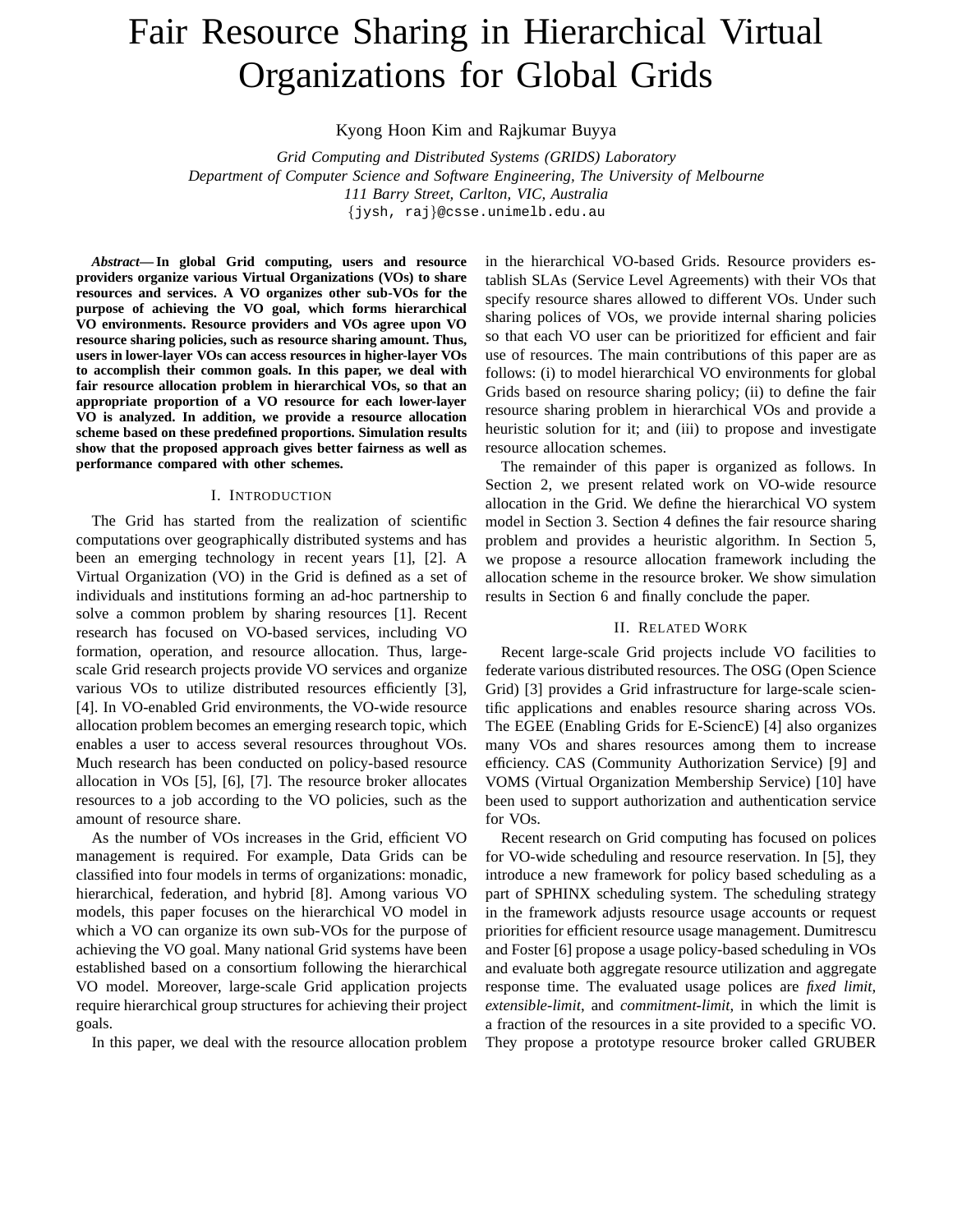[11] for resource usage SLA specification and enforcement in a Grid environment.

Elmroth and Gardfjall [7] have presented a decentralized architecture for a Grid-wide fair scheduling system, where each local scheduler enforces Grid-wide hierarchical sharing policies using global resource usage data. The policy engine calculates a fairshare priority factor for a job to support the Grid-wide share policy. Norman, et. al. [12] developed a model for VO management that operates in complex electronic commerce scenarios. They suggest how to organize a VO for satisfying a user's various service requests. A VO in [12] is defined as a unit of economic services among users and service providers. Sulistio and Buyya [13] propose a time optimization algorithm in auction-based proportional share systems with multiple VOs, in which a user broker periodically adjusts a bidding price in order to meet the deadline and minimize the cost. In our previous work [14], we have formalized the resource allocation problem in hierarchical VOs and provided a cost optimization algorithm under different sharing policies. However, the proposed scheme did not show fairness in terms of resource distribution between different VO users when all the resource costs are the same.

Although the policy models in [5], [7] are based on a VO hierarchy, it is assumed that resource providers only define resource sharing of root VOs in VO policy trees, which is called local policy in [7]. All other VOs in policy trees follow the same share specified in the policy tree. In general, however, resource providers can negotiate with any VO in a VO hierarchy and provide different resource sharing polices. We investigate resource allocation in this general model.

Another approach in recent Grid research is resource coallocation across multiple resource sites. In [15], they studied co-allocation in multicluster systems with both analytic means and with simulations for a wide range of parameters based on their previous work on influences of various parameters, such the job structure and size. Much research has also focused on scheduling and resource selection strategy of multisite resources [16], [17]. The implementation of co-allocating scheduler are provided in [18], and a user-level scheduling Java API is also developed and introduced in [19]. In addition, a mechanism for advanced reservation for co-allocation of Grid resources is proposed in [20], while a negotiation model for supporting co-allocation is also examined in [21]. Although these co-allocation studies can utilize resources across multisites, they have not considered multiple VO environments.

# III. HIERARCHICAL VIRTUAL ORGANIZATIONS

# *A. Hierarchical VO Environment*

As many VOs are organized in the Grid, it is necessary to federate VOs or share services between VOs. A VO can also divide itself into several sub-VOs for the efficient management. Thus, we define and view a VO as a set of users, resource providers, and sub-VOs, as in [3], [14]. A VO can operate sub-VOs in order to accomplish the VO's goal.

For example, the left side in Fig. 1 shows a part of the consortium of APAC (Australian Partnership for Advanced



Fig. 1. An example of hierarchical VOs

Computing) Grid [22]. APAC consists of several partners, such as VPAC (Victorian Partnership for Advanced Computing), TPAC (Tasmanian Partnership for Advanced Computing), and AC3 (Australian Centre for Advanced Computing and Communications). VPAC is also a consortium of Victorian Member Universities, such as RMIT University and The University of Melbourne. On the other hand, the right side in Fig. 1 shows an example of BioGrid project, which is composed of Kidney Model, Drug Design, and Protein Folding groups. Thus, the hierarchical VO model in this paper can be applied to both physical and logical organizations.

As shown in Fig. 1, APAC consists of user U1, resource R1, and three sub-VOs (VPAC, TPAC, and AC3). BioGrid is composed of three sub-VOs. A sub-VO can include another sub-VOs, as in VPAC. Resource providers can share their resources to several VOs. For example, R3, R4, and R5 in Fig. 1 provide their resources to multiple VOs.

## *B. System Model*

*1) VO model:* The system components in global Grids are users, resource providers, and VOs. A *user* is an end-entity who submits jobs to the Grid and runs the jobs using the resources in VOs. A *resource provider* assigns different shares of resources to users in VOs that it has joined in. A *VO* is an organization of users, resource providers, and sub-VOs to meet the goal of that organization. Thus, we define the global Grids as  $G = (U, R, V)$ , where U is a set of users, R is a set of resource providers, and V is a set of VOs in the Grids. Table 1 shows the components of APAC VO in Fig. 1.

TABLE I SYSTEM COMPONENTS OF APAC VO IN FIG. 1

| VO $(v)$           |          | User $(U_v)$ Resource $(R_v)$ | sub-VOs $(V_v)$                    |
|--------------------|----------|-------------------------------|------------------------------------|
| <b>APAC</b>        |          | $\{R1(50%)\}$                 | $\{VPAC, TPAC, AC3\}$              |
| <b>VPAC</b>        | Ø        | ${R2(40%)}$                   | {RMIT Univ.,<br>Univ. of Melbourne |
| <b>TPAC</b>        | Ø        | Ø                             | Ø                                  |
| AC <sub>3</sub>    | $\{U3\}$ | $\{R3(25\%)$ ,<br>R5(25%)}    | Ø                                  |
| RMIT Univ.         | {U2, U5} | ${R4(25%)}$                   | Ø                                  |
| Univ. of Melbourne | Ø        | R4(50%)                       | {GRIDS Lab}                        |
| <b>GRIDS</b> Lab   | U4       | R3(25%)                       |                                    |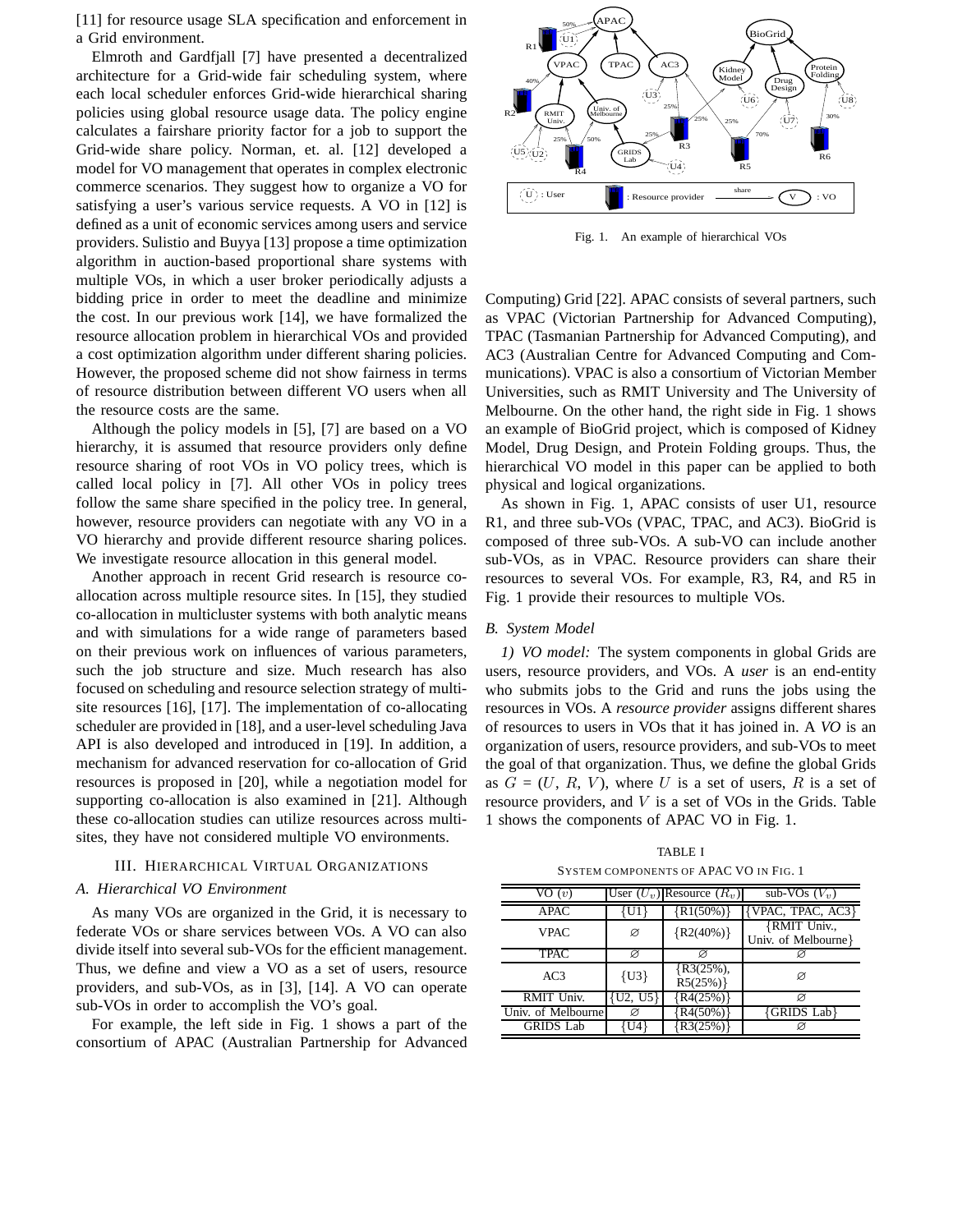We denote each set of users, resource providers, and sub-VOs in a VO v as  $U_v$ ,  $R_v$ , and  $V_v$ , respectively, so that a VO v is defined by  $(U_v, R_v, V_v)$ . In hierarchical VOs, we additionally define the following terminologies.

- *Parent VO*: If a VO  $v$  is one of sub-VOs of  $v'$ , we call  $v'$  a *parent* VO of v. We denote it as  $parent(v)$ .
- *Ancestor VOs*: For a given VO v, all the VOs in the path from v to the root in its VO tree are called *ancestor* VOs of v. We denote it as  $ancs(v)$ .
- *Descendent VOs*: All the VOs in the path from v to its leaf VOs in the VO tree are called *descendent* VOs of v. We denote it as  $desc(v)$ .
- *Root VO*: If a VO v has no parent VO, it is called a *root* VO.
- *Leaf VO*: If a VO v has no sub-VOs ( $V_v = \emptyset$ ), it is called a *leaf* VO.
- *Intermediate VO*: If a VO is neither root nor leaf, it is called an *intermediate* VO.

Let us examine hierarchical VOs in Fig. 1 as an example. Fig. 1 contains two root VOs (APAC and BioGrid), two intermediate VOs (VPAC and Univ. of Melbourne), and six leaf VOs.

*2) Resource sharing policy model:* In this paper, we consider VO polices between resource providers and their VOs in terms of resource sharing. The resource sharing policy of a resource provider  $r$  indicates the maximum amount of resource share to a VO v, which is denoted as  $share(r, v)$ . This sharing policy is a kind of SLA established between a resource provider and a VO. For example, R3 in Fig. 1 provides 25% of resource to AC3, 25% to GRIDS Lab, and 25% to Kidney Model VOs.

The resource share amount indicates the percentile of total resources in a resource provider. It has different meaning according to the resource provider's sharing policy. For the space-shared scheduling policy, the share amount implies the number of processors provided to VO. For the time-shared policy, it denotes the proportion in the total processing power of the resource provider assigned to VO. Our simulations in Section 6 use the time-shared scheduling policy.

*3) Job model:* A job in this paper is considered to be a bag-of-tasks application [23], which consists of multiple independent tasks with no communication among each other. In order to obtain the job's result, these tasks should be completed. In addition, we specify the deadline as a QoS parameter, so that the job execution must be finished before the deadline.

Thus, a user's job is defined as  $(p, \{l_1, l_2, \dots, l_p\}, d)$ , where  $p$  is the number of sub-tasks,  $l_i$  is the number of instructions of the  $i$ -th task in Million Instructions (MIs), and  $d$  is the deadline. The execution time of a task of length  $l_i$  varies according to the processor performance of the resource on which the task is run. Since the execution time is easily obtained from the task length on a resource provider, we use the task length as a task specification instead of the execution time. We also assume that the number of instructions of each task is known in advance.

### IV. FAIR RESOURCE SHARING IN HIERARCHICAL VOS

Since a VO can divide its operations into sub-VOs for achieving the VO goal, resource providers in a VO allow users in descendent VOs to use their resources as long as it does not violate the sharing policy. Thus, users can access resources in ancestor VOs as well as those in their own VOs. The resource broker should take this into consideration for resource allocation.

Suppose that resource capacity in a higher-level VO is better than the lower-level one. Then, users in lower-level are willing to use the higher-level VO resource due to its better performance. This can degrade QoS served by users in the higher-level VO and also lead to inefficient resource usage. Thus, we deal with the resource allocation problem in hierarchical VOs in order to provide fairness and efficiency.

Our approach consists of two parts: (i) determining internal resource sharing policy and (ii) allocating resource based on this policy. The internal resource sharing policy indicates the amount of resource which is prioritized to a specific VO's users. Thus, the resource allocation scheme selects these prioritized resources first. In the following subsections, we define the VO resource sharing problem and propose a heuristic algorithm to solve the problem. In Section 5, the resource allocation framework and scheme are provided.

## *A. Fair Resource Sharing Problem*

Jobs are generated by users and arrive at VOs. We assume that user  $i$  submits jobs according to a Poisson process with the arrival rate  $\lambda^{(i)}$ . Each resource provider j is modeled as an M/M/1 queueing system with the average processing rate  $\mu^{(j)}$ . For example, hierarchical VOs of APAC in Fig. 1 are modeled as in Fig. 2.



Fig. 2. VO model of APAC in Fig. 1

Now, we can derive a VO's job arrival rate from the participating users' job arrival rates. If two independent Poisson processes with the rates of  $\lambda_1$  and  $\lambda_2$  are merged, it follows a Poisson process with the rate of  $\lambda_1 + \lambda_2$ . Thus, a VO v's job arrivals are modeled as a Poisson process with the arrival rate  $\lambda_v$  in Eqn. (1).

$$
\lambda_v = \sum_{u \in U_v} \lambda^{(u)} \tag{1}
$$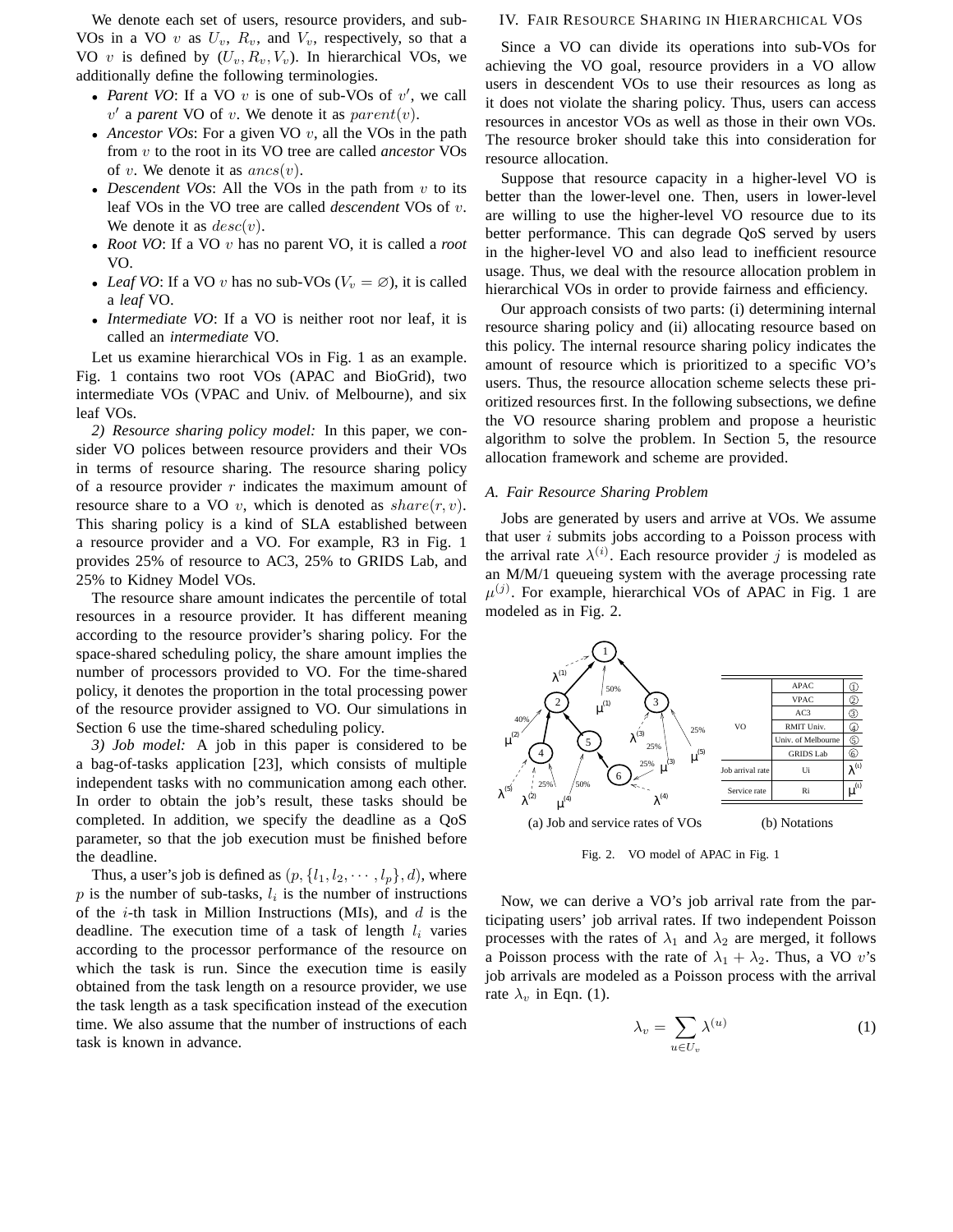Similarly, the resource processing rate of a VO  $v$  is defined by Eqn. (2). Only the shared amount of a resource provider is available to a VO, so that  $\mu^{(r)}$  is multiplied by  $share(r, v)$ .

$$
\mu_v = \sum_{r \in R_v} share(r, v) \times \mu^{(r)} \tag{2}
$$

The problem of fair resource sharing considers how to allocate a VO's given processing rate to its descendent VOs for the purpose of minimizing the total waiting time. We denote the proportion of a VO  $i$ 's service processing for a descendent VO  $j$  as  $p_{i,j}$ . Then, the service processing rate of the descendent VO  $j$  is increased by  $p_{i,j} \cdot \mu_i$ . The *actual service processing* rate of a VO i is defined by Eqn. (3).

$$
\mu_i^a = \sum_{j \in \{i\} \cup ans(i)} p_{j,i} \cdot \mu_j \tag{3}
$$

Let us assume that the actual service processing rate and the job arrival rate of a VO *i* is known as  $\mu_i^a$  and  $\lambda_i$ , respectively. The expected waiting time of VO *i* users is defined by  $\frac{1}{\mu_i^a - \lambda_i}$ . Thus, the problem *VO-SHARE* is:

minimize

$$
\sum_{i\in V} \frac{1}{\mu_i^a - \lambda_i}
$$

subject to

$$
\sum_{j \in \{i\} \cup desc(i)} p_{i,j} = 1,
$$
  
\n
$$
p_{i,j} \ge 0,
$$
  
\n
$$
\mu_i^a > \lambda_i \quad \text{for all } i \in V.
$$

## *B. Determining Resource Sharing*

The *VO-SHARE* problem in the above is a *nonlinear optimization problem*. We provide a heuristic algorithm to solve the problem. First, we define a local optimization problem to allocate a VO i's resource to its descendent VOs. It is assumed that the actual service rate of each descendent  $VO$  *j* is known as  $\mu_j^a$ . The problem is to decide  $p_{i,i}$  and each  $p_{i,j}$  where  $j \in desc(i)$  to minimize the total waiting time  $(\mu_i^a = 0)$ . Thus, the problem  $SHARE_i$  is:

minimize

$$
\sum_{j \in i \cup desc(i)} \frac{1}{p_{i,j} \cdot \mu_i + \mu_j^a - \lambda_j}
$$

subject to

$$
\sum_{j \in \{i\} \cup desc(i)} p_{i,j} = 1,
$$
  

$$
p_{i,j} \ge 0.
$$

The proposed heuristics allocates the unit portion of the service processing rate of VO  $i$  to the resource provider  $j$ which minimizes the waiting time the most. Fig. 3 describes the pseudo-algorithm of determining local sharing. The output of the algorithm is  $p_{i,j}$  of each participating VO, which is initially zero. The unit amount of allocated sharing is denoted as  $\delta$ , so that the algorithm search the best VO which minimizes its waiting time the most for a given  $\delta$ .

# **Algorithm Local Fair Share** (i)

 $\psi^* w_{i,j}(p) = \frac{1}{p \cdot \mu_i + \mu_j^a - \lambda_j}$ : waiting time function \*/ 1:  $p_{i,i} \leftarrow \frac{\lambda_i}{\mu_i} + \delta;$ 2: **for** all j in  $desc(i)$  **do**  $p_{i,j} \leftarrow 0$ ; 3:  $T \leftarrow \{i\} \cup desc(i);$ 4: **for** all  $j$  in  $T$  **do** 5:  $\Delta w_{i,j} \leftarrow w_{i,j} (p_{i,j} + \delta) - w_{i,j} (p_{i,j});$ 6:  $p \leftarrow p_{i,i};$ 7: **while** p < 1.0 **do** 8:  $j \leftarrow \arg \max_{j \in T} \Delta w_{i,j}.$ 9:  $p_{i,j} \leftarrow p_{i,j} + \delta;$ 10:  $\Delta w_{i,j} \leftarrow w_{i,j} (p_{i,j} + \delta) - w_{i,j} (p_{i,j});$ 11:  $p \leftarrow p + \delta$ ; 12: **endwhile** 13: **for** all  $j$  in  $T$  **do** 14: µ  $a_j^a \leftarrow \mu_j^a + p_{i,j} \cdot \mu_i;$ 

Fig. 3. Heuristic for local optimization

The initial value of  $p_{i,i}$  is set with  $\frac{\lambda_i}{\mu_i} + \delta$  because it is the minimum condition for an M/M/1 queue to be stable. The reduced amount of the waiting time of VO j by allocating  $\delta$ is denoted as  $\Delta w_{i,j}$  (line 5). Thus, the algorithm selects the VO of which  $\Delta w_{i,j}$  is the largest (line 8). At the end of the algorithm,  $p_{i,j}$  is determined and updated to  $\mu_j^a$  (line 14).

The  $VO-SHARE$  problem is solved based on  $SHARE_i$ . Fig. 4 describes the pseudo-algorithm of the fair resource sharing. The algorithm **Fair Share** (v) recursively decides the proportion of resource sharing. It first determines all child VOs' shares (line 7-8). If a VO is a leaf in the hierarchy, it

**Algorithm VO Share** (G) /∗ -  $G = (U, R, V)$ : a Grid with VOs \*/ 1: **for** each VO v in V **do** 2:  $\lambda_v = \sum_{u \in U_v} \lambda^{(u)}$ 3:  $\mu_v = \sum_{r \in R_v} share(r, v) \times \mu^{(r)}$ 4: **endfor** 5: **for** each root VO  $r \in V$  **do** 6: **Fair Share** (r); **Algorithm Fair Share** (v) 7: **for** all child VO i in  $V_v$  **do** 8: **Fair Share** (i); 9: **if**  $V_v == \phi$  **then** /\* leaf VO \*/ 10:  $p_{v,v} \leftarrow 1.0;$  $11:$  $v^a_v \leftarrow \mu_v;$ 12: **else** /∗ non-leaf VO ∗/

13: **Local Fair Share** (v); 14: **endif**

$$
14: \quad \mathbf{en}
$$

Fig. 4. Fair VO resource sharing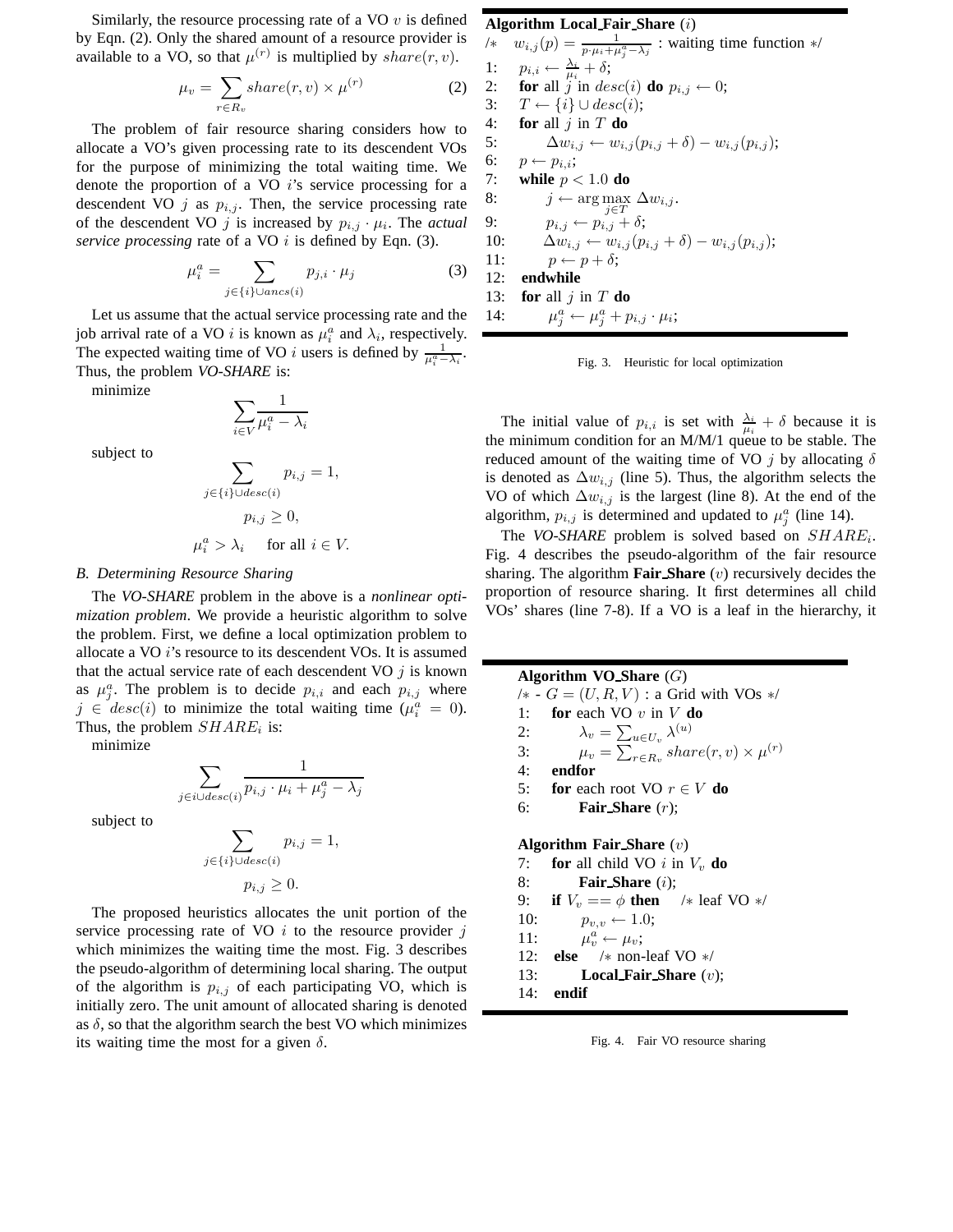allocates all the resource to itself (line 9-11). Otherwise, a VO allocates its resource to its descendent VOs by the algorithm *Local Fair Share ()* as shown in Fig. 3. Since the Grid system consists of multiple hierarchical VOs, the fair resource sharing can be obtained by investigating root VOs in the system (line 5-6).

For example, Fig. 5(a) shows the sequence of invoked function calls and returns of *Fair Share(1)* in Fig. 2. As shown in Fig. 5(a), the proportion of resource sharing of a VO is determined after all values of its sub-VOs are determined. The first column of Fig. 5(b) indicates the depth-first traversal of function calls. As a result, the second column of Fig. 5(b) shows determined value of  $p_{i,j}$  at each function return point.



# (b) Determined values at function return

Fig. 5. Determining  $p_{i,j}$  of Fig. 2

## V. VO-WIDE RESOURCE ALLOCATION

#### *A. VO-wide Resource Allocation Framework*

The proposed VO-wide resource allocation framework uses a *cooperative* VO resource broker system. Each VO has a resource broker for the VO users and resource providers. The VO resource broker manages VO policies in the VO and plays a role in allocating jobs submitted by the VO users. It also provides VO policy information to other VO resource brokers. Users and resource providers know locations or service contact points of their VO resource brokers. Fig. 6 shows the system components of hierarchical VOs in Fig. 2. VO resource brokers (VO-RBs) cooperate with their parent and sub-VOs as shown in Fig. 6. The followings are resource allocation procedures.

- (1) *Submitting jobs.* When a user submits a job, he or she specifies the VO information as well as the job. The user attaches the VO attribute policy, such as the attribute certificate in VOMS [12]. The job along with the VO policy is submitted to the VO resource broker (VO-RB). Then, the VO resource broker checks the validity of the submitted job with the VO policy engine.
- (2) *Gathering resource sharing information.* In order to provide the best resources to the user, the broker gathers resource sharing information from the ancestor VOs in the VO policy tree. The user can access the resources of the ancestor VOs because the user's job is run not only for the VO itself but also for the ancestor VOs.



Fig. 6. The VO-wide resource allocation framework

- (3) *Allocating resources.* The VO resource broker allocates resources to the job based on the resource sharing information aggregated from other VOs. Tasks of the job can be divided into several resource providers according to loads in resource providers. The task acceptance is handled by the local scheduler in each resource provider.
- (4) *Updating sharing polices.* If a resource provider receives a job from the broker, it first validates the job in accordance with the VO policy. For example, the user's VO should be one of the resource provider's VOs or their child VOs. Then, it schedules the job with the local scheduler. The resource provider updates the changed polices to the corresponding VO resource broker.

Each resource provider has the local scheduler which accepts submitted tasks and schedules those tasks based on its own scheduling policy. The local scheduler accepts only tasks that can meet their QoS requirements. The policy controller in the resource provider contacts the resource broker and informs changed policy and status, such as the current system load or sharing policy.

Besides job allocation, the resource broker monitors the job arrival rates of users and periodically updates the job arrival rate, which results in changing the proportion of resource usage prioritized to VOs. In such case, the resource broker informs its root VO in order to update the resource sharing. Then, the root VO resource broker initiates the fair sharing algorithm of Fig. 4 and enforces the changed policy to all descendent VO resource brokers. This process of policy update also happens when a resource provider joins or leaves a VO, or changes the sharing policy.

## *B. Resource Allocation Scheme*

The VO resource broker manages several VO polices and data structures for resource allocation. The followings are such polices in the resource broker of VO  $v$ .

•  $share_v^{max}$ : The maximum amount of resources shared by resource providers in the VO. It is obtained by adding all sharing resources from resource providers of a VO.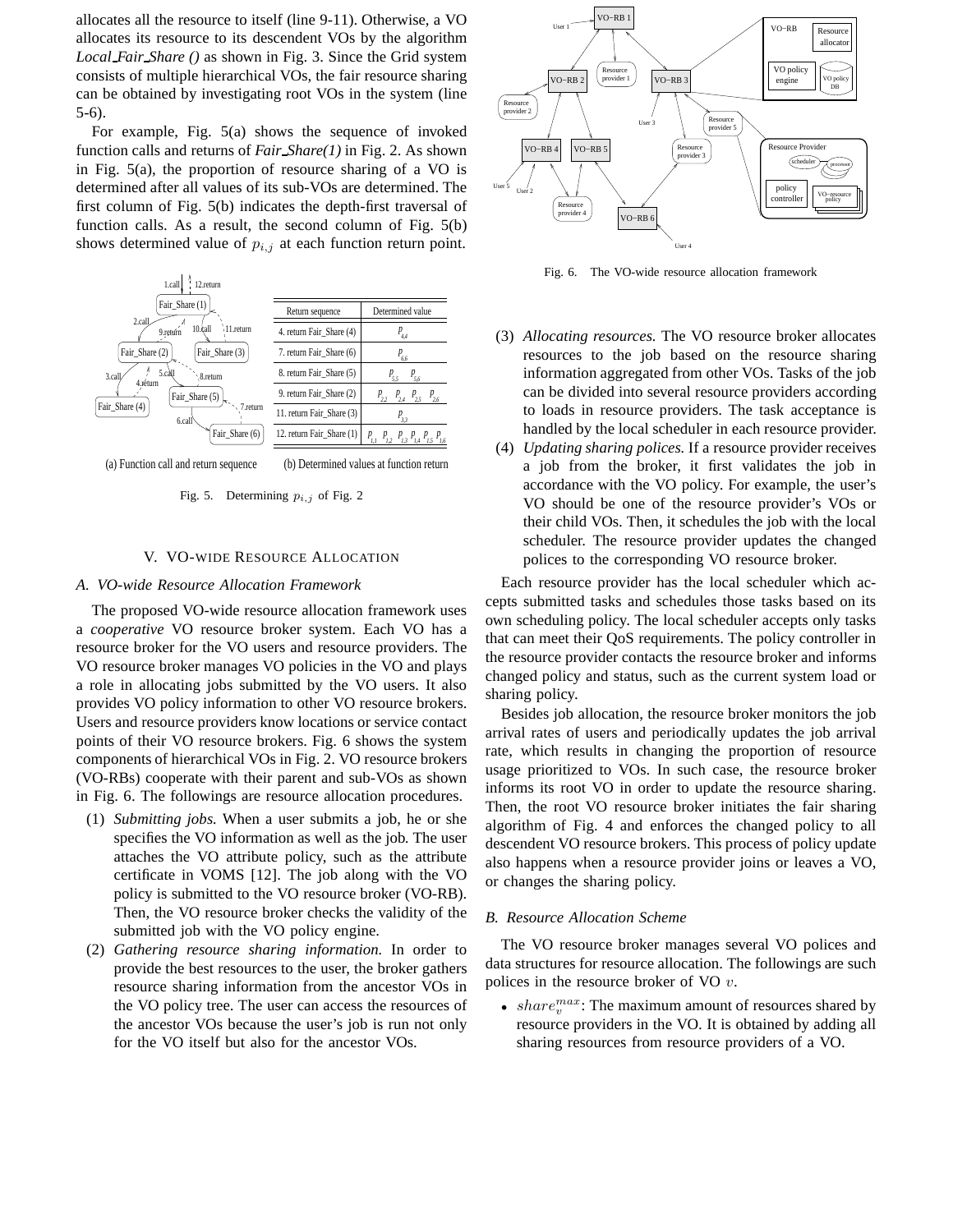**Algorithm VO wide Resource Allocation** (J, v)

/∗ -  $J = (p, \{l_1, \dots, l_p\}, d)$ : a job - v : a VO ∗/ 1:  $task\_index \leftarrow 1;$ 2:  $i \leftarrow v$ ; 3: **while**  $i \neq \phi$  **do** 4: **while**  $u_{i,v} < p_{i,v}$  do 5: **for** each  $r \in R_i$  **do** 6:  $\text{(alloc, load)} \leftarrow \text{Submit } (J, task\_index, r, i);$ 7:  $task\_index \leftarrow task\_index +alloc;$ 8:  $u_{i,v} \leftarrow u_{i,v} + load;$ 9: **if** task index > p **then return accept**; 10: **endfor** 11: **endwhile** 12:  $i \leftarrow parent(i);$ 13: **endwhile** 14:  $i \leftarrow v$ ; 15: **while**  $i \neq \phi$  **do** 16: **while**  $share_i^{curr} < share_i^{max}$  **do** 17: **for** each  $r \in R_i$  **do** 18:  $(alloc, load) \leftarrow \text{Submit } (J, task\_index, r, i);$ 19:  $task\_index \leftarrow task\_index +alloc;$ 20:  $share_i^{curr} \leftarrow share_i^{curr} + load;$ 21: **if** task index > p **then return accept**; 22: **endfor** 23: **endwhile** 24:  $i \leftarrow parent(i);$ 25: **endwhile** 26: Cancel all allocated sub-tasks in the above. 27: **return reject**;

| Fig. 7. | Resource allocation scheme |  |
|---------|----------------------------|--|
|         |                            |  |

- share<sup>curr</sup>: The current amount of resource used in the VO. It is defined by the required resource of currently accepted jobs divided by the total amount of resource.
- $p_{v,v'}$ : The proportion of resource usage prioritized to descendent VO  $v'$ . It is derived as in Section 4.
- $u_{v,v'}$ : The current amount of resource used in a descendent VO  $v'$ .

The VO resource broker aims to meet the job deadline as a QoS requirement under VO resource policies. Fig. 7 shows the pseudo resource allocation algorithm of the VO resource broker.

The allocation scheme selects the VO's resource providers first, and then traverses resources in other ancestor VOs. The function **Submit** in line 6 of Fig. 7 sends the job along with information of the task index to schedule (task index) to the selected resource  $r$ . The local scheduler of the resource r accepts only sub-tasks that can meet their deadlines and returns the number of allocated tasks (alloc) and resource usage (load). The policy controller of a resource provider enforces the sharing policy so that the total resource usage in r cannot exceed  $share(r, v)$  in a VO v.

The resource allocation consists of two steps: internal policy-based and external policy-based allocations. In the first while-loop in Fig. 7 (line  $3 \sim 13$ ), the resource usage policy follows the internal sharing policy  $(p_{i,j})$ . Each VO has the resource proportion which is prioritized to the VO. Thus, the resource broker first allocates resource under the internal sharing policy which corresponds to the while-loop condition in line 4 in Fig. 7. The remaining sub-tasks after the internal policy-based allocation are allocated with resources under the external policy  $(share(r, v))$ . The second while-loop from line 15 to line 25 corresponds to the second resource allocation.

If all  $p$  sub-tasks are successfully allocated, the algorithm ends and the job is accepted (line 9 and line 21). However, if there is no sufficient resources to run the job, it cancels all the previously allocated sub-tasks and rejects the job (line 26  $\sim$  27). The user can submit the rejected job again later, or the resource broker can manage the waiting queue for those rejected jobs.

# VI. SIMULATION RESULTS

In this section, we simulate the proposed resource allocation scheme using the GridSim toolkit [24], [25]. Fig. 8 shows the simulated hierarchical VO environments with three different scenarios of resource providers. We use five resource types as shown in Table II. In scenario 1 and 2 (Fig. 8(a) and (b)), each VO has one dedicated resource provider. All resource providers have the same resource capacity in scenario 1. Resource providers in scenario 2 are assumed to provide different capacity ( $R1 > R2 > R3 = R4 = R5$ ). In scenario 3 (Fig. 8(c)), R1 and R3 provide all the resources to VO1 and VO2 respectively. Other resource providers contribute their resources to their VOs evenly. We assume that each VO user continuously generates and submits jobs for the VO.

Each user's jobs are generated by the Poisson distribution with the inter-arrival time of 5 minutes. The number of tasks in each job is selected randomly between 2 and 32. Each job length is in the range from 100,000 MIPS to 1,000,000 MIPS. The deadline is selected from 20% to 100% more than the average execution time. The number of total submitted jobs of each user is 1000.

We compare the proposed scheme with other resource allocation schemes including Least Load First (LLF), Random, and Round Robin, as in [6]. The LLF scheme selects the resource provider with the lowest current load among possible resources to access in hierarchical VOs. Random and Round

TABLE II RESOURCE CHARACTERISTICS

| Resource          | Processor          | Number of  |
|-------------------|--------------------|------------|
| type              | performance (MIPS) | processors |
| R <sub>1500</sub> | 1500               | 20         |
| R <sub>1250</sub> | 1250               | 20         |
| R <sub>1000</sub> | 1000               | 20         |
| R750              | 750                | 20         |
| R <sub>500</sub>  | 500                | 20         |
|                   |                    |            |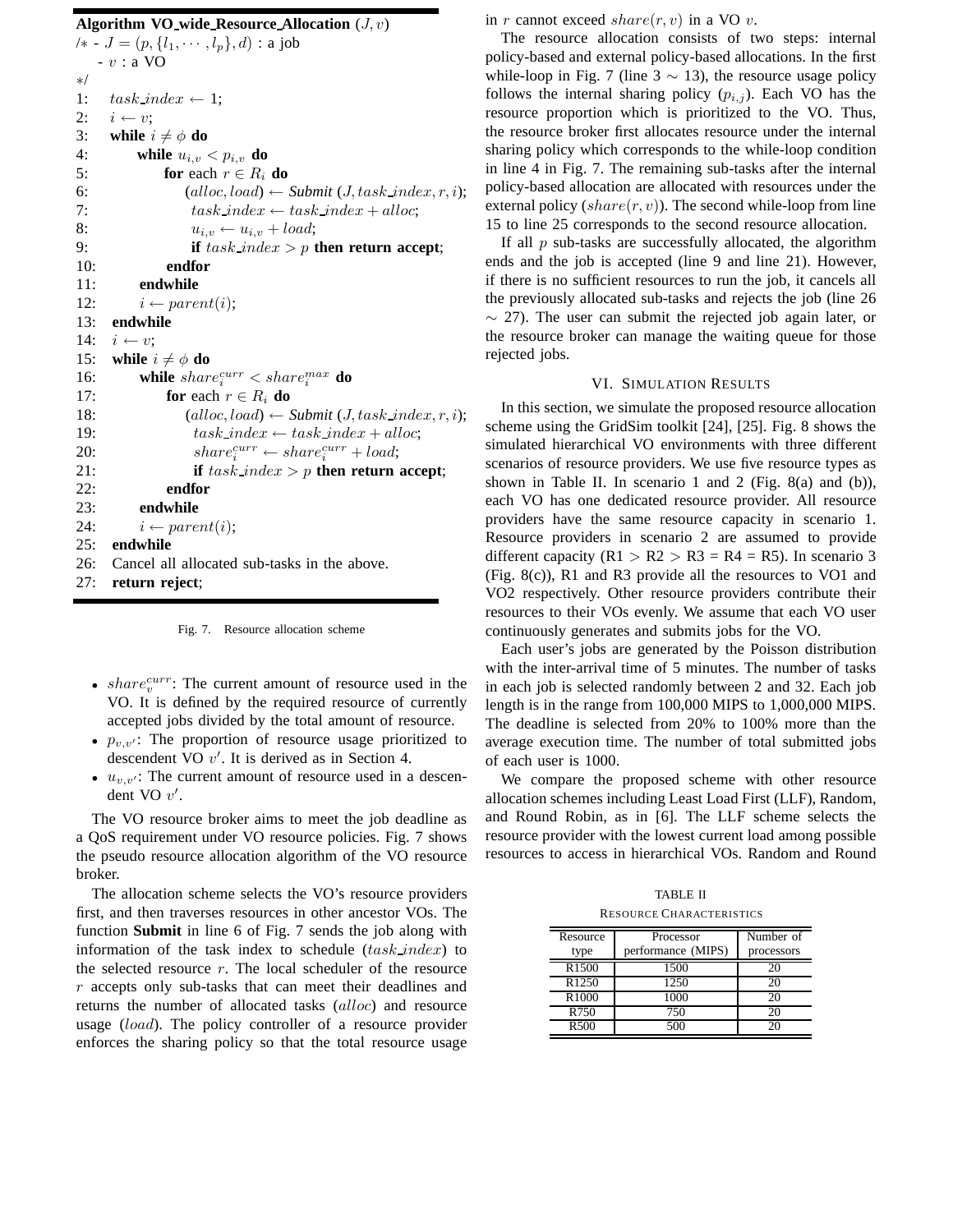

Fig. 9. Average acceptance rates of VO users in simulations

Robin schemes select a resource provider among accessible resources randomly and in round robin, respectively. The proposed resource allocation scheme is denoted as **VO-Fair**. We fix  $\delta$  as 0.01 in simulations shown in Fig. 8.

If a user's job can meet the deadline, it is accepted and allocated to a resource provider. We use the average acceptance rate of a user's job submission as a metric. Fig. 9 shows the average acceptance rates of VO users in the simulations. In scenario 1 (Fig. 8(a)), each resource provider has the same resource capacity. The acceptance rates of VO1 and VO2 are lower than others because other VO users share their resources. On the contrary, VO3, VO4, and VO5 users show higher acceptance rates since they can access resource providers in higher VOs. VO1 and VO2 of VO-Fair show higher acceptance rates compared to other schemes.

In scenario 2 results (Fig. 9(b)), VO1 and VO2 users of other schemes still show lower acceptance rates, although resource providers in VO1 and VO2 have better performance. However, the proposed VO-Fair shows better fairness because all VO users' jobs are accepted similarly. In scenario 3, we simulate more complicated resource sharing policy as shown in Fig. 8(c). Since VO3 in Fig. 8(c) are provided with many resource providers, VO3 user shows the highest job acceptance rate in other schemes except the proposed one. However, users in the proposed scheme show similar acceptance rates, as shown in Fig. 9(c).

Table III shows average acceptance rates and standard deviations of Fig. 9. The proposed scheme shows higher acceptance rates in all scenarios. Moreover, lower standard deviations in Table III indicate that the proposed scheme provides better fairness.

TABLE III SIMULATION RESULTS

|              | Strategy    | Scenario 1 | Scenario 2   Scenario 3 |       |
|--------------|-------------|------------|-------------------------|-------|
| Average      | VO-Fair     | 74.08      | 71.2                    | 88.88 |
| acceptance   | LLF         | 72.64      | 69.36                   | 88.24 |
| rate $(\% )$ | Random      | 68.08      | 66.88                   | 84.32 |
|              | Round Robin | 66.24      | 66.64                   | 85.12 |
|              | VO-Fair     | 17.69      | 8.63                    | 5.39  |
| Standard     | LLF         | 26.95      | 14.46                   | 9.82  |
| deviation    | Random      | 31.84      | 16.52                   | 17.08 |
|              | Round Robin | 37.30      | 17.28                   | 16.95 |

#### VII. CONCLUSIONS

In this paper, we proposed a resource allocation scheme based on fair resource sharing in hierarchical VOs. We derived the internal fair sharing policies under the given sharing resource policies of hierarchical VOs. VO resource brokers